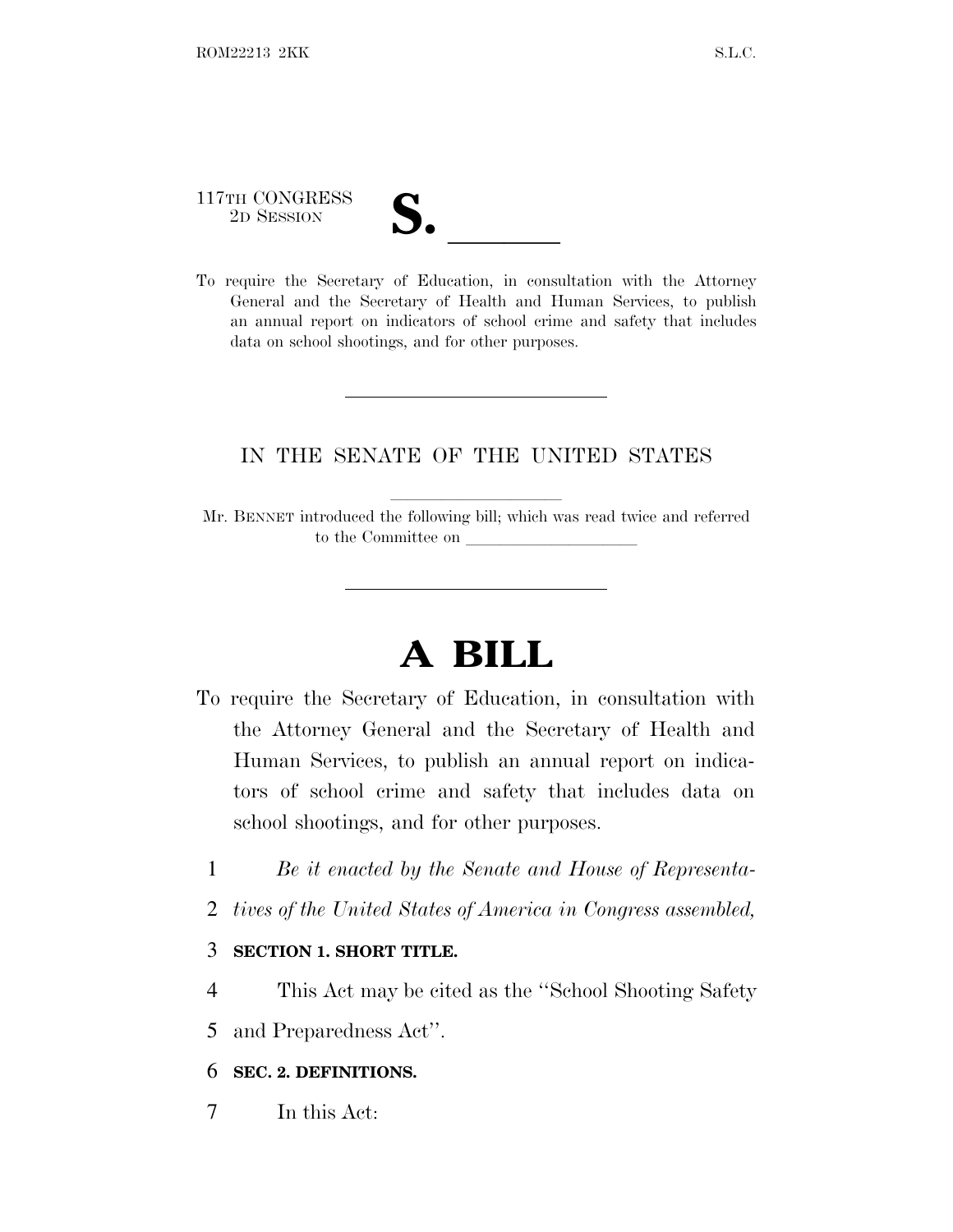| $\mathbf{1}$   | (1) TITLE 18 DEFINITIONS.—The terms "fire-            |
|----------------|-------------------------------------------------------|
| $\overline{2}$ | arm" and "ammunition" have the meanings given         |
| 3              | such terms in section 921 of title 18, United States  |
| $\overline{4}$ | Code. The term "large capacity ammunition feeding"    |
| 5              | device" has the meaning given such term in section    |
| 6              | 921 of title 18, United States Code, as in effect on  |
| 7              | September 1, 2004.                                    |
| 8              | (2) MASS SHOOTING.—The term "mass shoot-              |
| 9              | ing" means a shooting during which three or more      |
| 10             | individuals, not including the shooter, were injured  |
| 11             | or killed in one location or in multiple locations in |
| 12             | close proximity.                                      |
| 13             | (3) SCHOOL.—The term "school" means—                  |
| 14             | (A) an early childhood education program              |
| 15             | (as defined in section 103 of the Higher Edu-         |
| 16             | cation Act of 1965 (20 U.S.C. 1003));                 |
| 17             | (B) an elementary school (as defined in               |
| 18             | section 8101 of the Elementary and Secondary          |
| 19             | Education Act of 1965 (20 U.S.C. 7801));              |
| 20             | (C) a secondary school (as defined in sec-            |
| 21             | tion 8101 of the Elementary and Secondary             |
| 22             | Education Act of 1965 (20 U.S.C. 7801)); and          |
| 23             | (D) an institution of higher education (as            |
| 24             | defined in section 102 of the Higher Education        |
| 25             | Act of 1965 (20 U.S.C. 1002)).                        |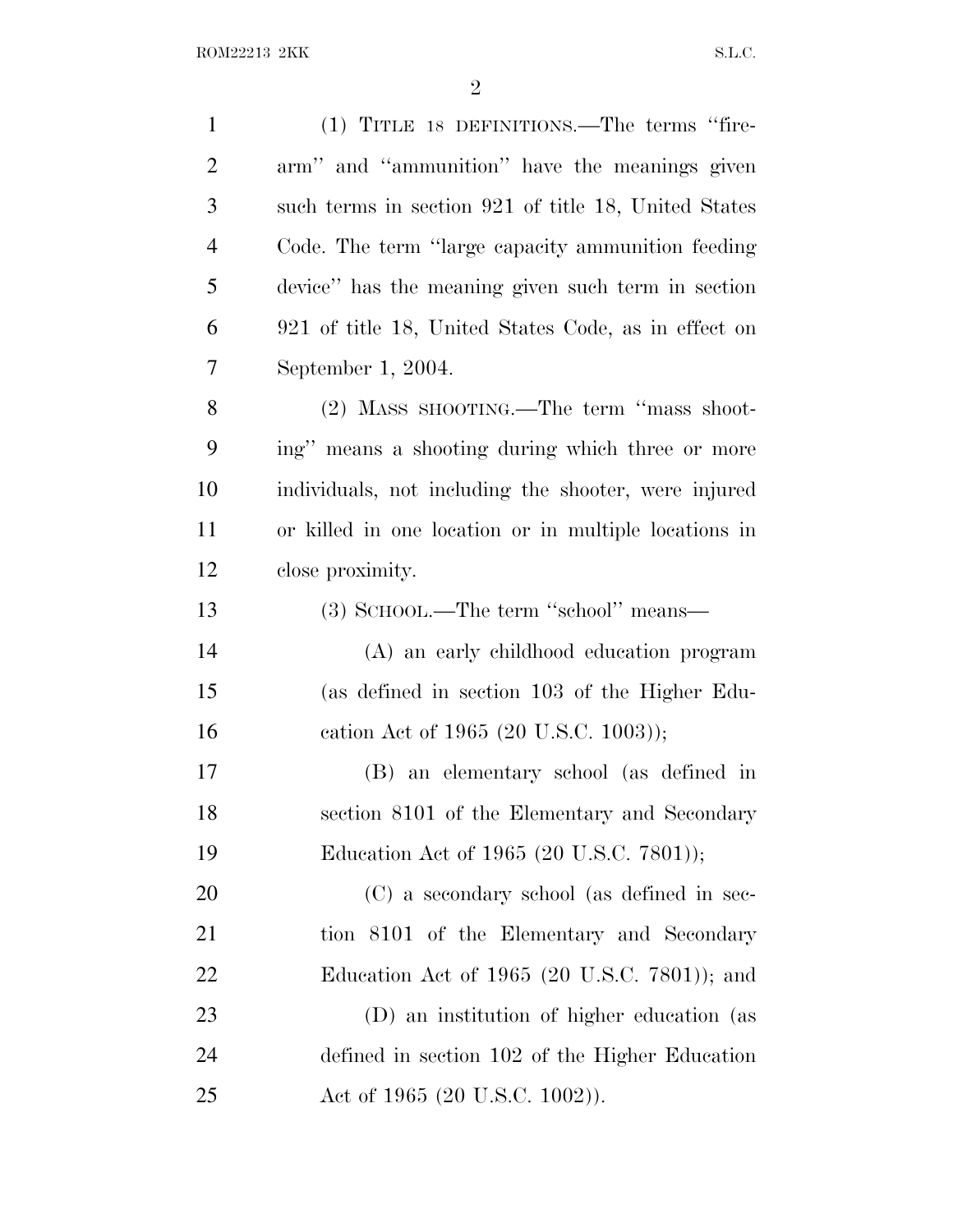| $\mathbf{1}$   | (4) SCHOOL SHOOTING.—The term "school                     |
|----------------|-----------------------------------------------------------|
| $\overline{2}$ | shooting"-                                                |
| 3              | (A) means an event or occurrence—                         |
| $\overline{4}$ | (i) during which one or more individ-                     |
| 5              | uals were injured or killed by a firearm;                 |
| 6              | and                                                       |
| $\overline{7}$ | (ii) that occurred—                                       |
| 8              | $(I)$ in, or on the grounds of, a                         |
| 9              | school, even if before or after school                    |
| 10             | hours;                                                    |
| 11             | (II) while the victim was trav-                           |
| 12             | eling to or from a regular session at                     |
| 13             | school; or                                                |
| 14             | (III) while the victim was attend-                        |
| 15             | ing or traveling to or from an official                   |
| 16             | school sponsored event; and                               |
| 17             | (B) does not include an accidental shoot-                 |
| 18             | ing.                                                      |
| 19             | SEC. 3. ANNUAL REPORT ON INDICATORS OF SCHOOL             |
| 20             | CRIME AND SAFETY.                                         |
| 21             | (a) IN GENERAL.—The Secretary of Education, in            |
| 22             | consultation with the Attorney General and the Secretary  |
| 23             | of Health and Human Services, shall publish not less fre- |
| 24             | quently than on an annual basis a report on indicators    |
| 25             | of school crime and safety. Such report shall be produced |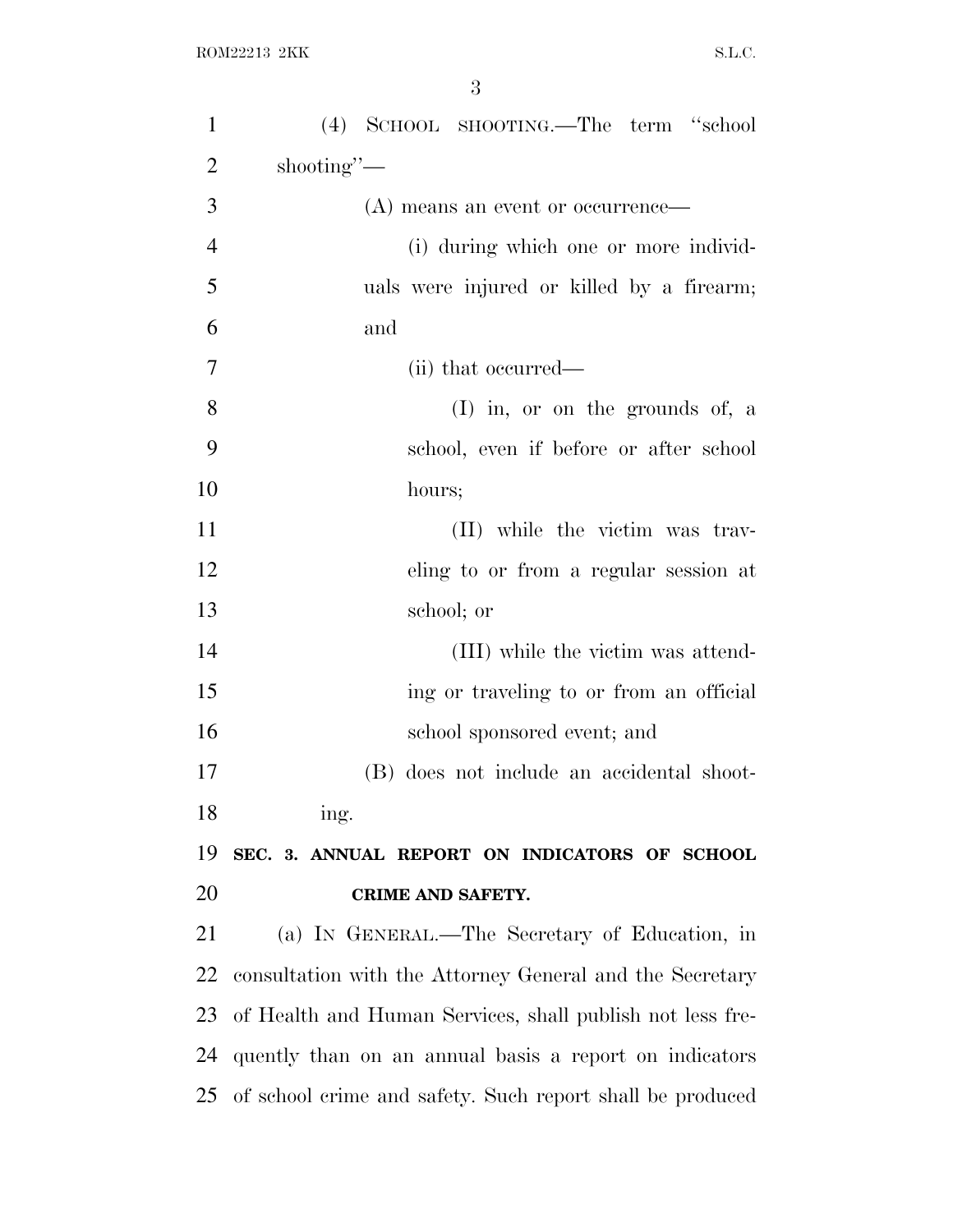ROM22213 2KK S.L.C.

 by the National Center for Education Statistics of the De- partment of Education in consultation with the Bureau of Justice Statistics of the Department of Justice. Such report shall include, at a minimum, an updated version of the information provided in the National Center for Education Statistics report NCES 2021–092 issued in July 2021, and the data described in subsections (b) and (d).

 (b) STATISTICS ON SCHOOL SHOOTINGS.—In col- lecting data on school shootings to be compiled in the an- nual report described in subsection (a), the National Cen- ter for Education Statistics shall collect at a minimum the following data annually:

 (1) The number of school shootings that have taken place nationwide.

 (2) Of the school shootings described in para-graph (1), the number that were mass shootings.

 (3) Of the school shootings described in para-graph (1), the number that were suicides.

 (4) The number of people killed in each school shooting, including—

 (A) the number of people whose cause of death was attributable to wound by firearm; and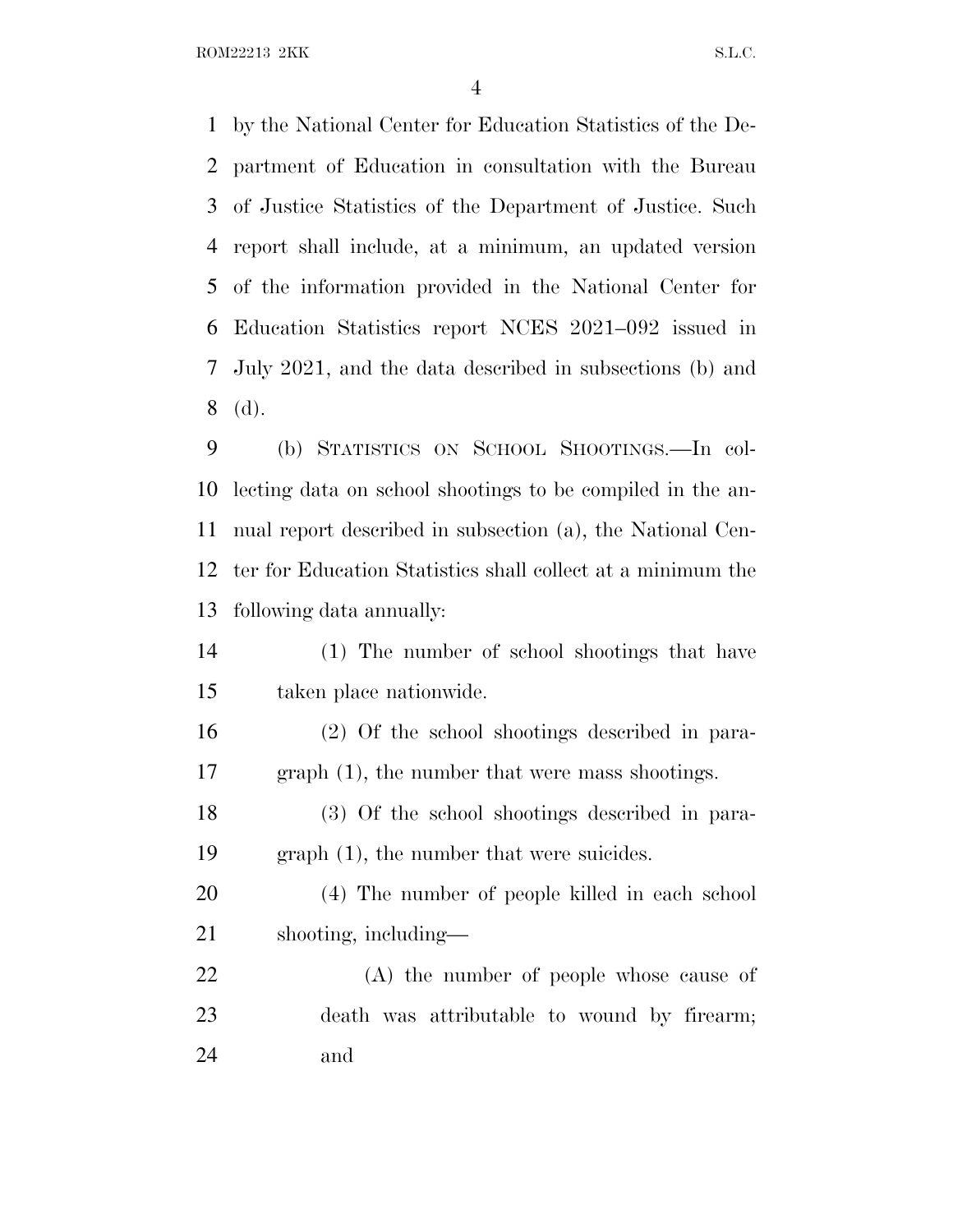| $\mathbf{1}$   | (B) the number of people having some              |
|----------------|---------------------------------------------------|
| $\overline{2}$ | other cause of death.                             |
| 3              | (5) The number of people injured in each school   |
| $\overline{4}$ | shooting, including—                              |
| 5              | (A) the number of people wounded by fire-         |
| 6              | arm; and                                          |
| 7              | (B) the number of people injured in some          |
| 8              | other manner.                                     |
| 9              | $(6)$ The time of the shooting and whether it oc- |
| 10             | curred during school hours.                       |
| 11             | (7) The demographics of each school, includ-      |
| 12             | $ing$ —                                           |
| 13             | $(A)$ the locale code of the school, as deter-    |
| 14             | mined by the Secretary of Education; and          |
| 15             | (B) student demographic data disaggre-            |
| 16             | gated by-                                         |
| 17             | economically disadvantaged<br>(i)<br>stu-         |
| 18             | dents as compared to students who are not         |
| 19             | economically disadvantaged;                       |
| 20             | (ii) each major racial and ethnic                 |
| 21             | group;                                            |
| 22             | (iii) children with disabilities as com-          |
| 23             | pared to children without disabilities; and       |
| 24             | (iv) English proficiency status.                  |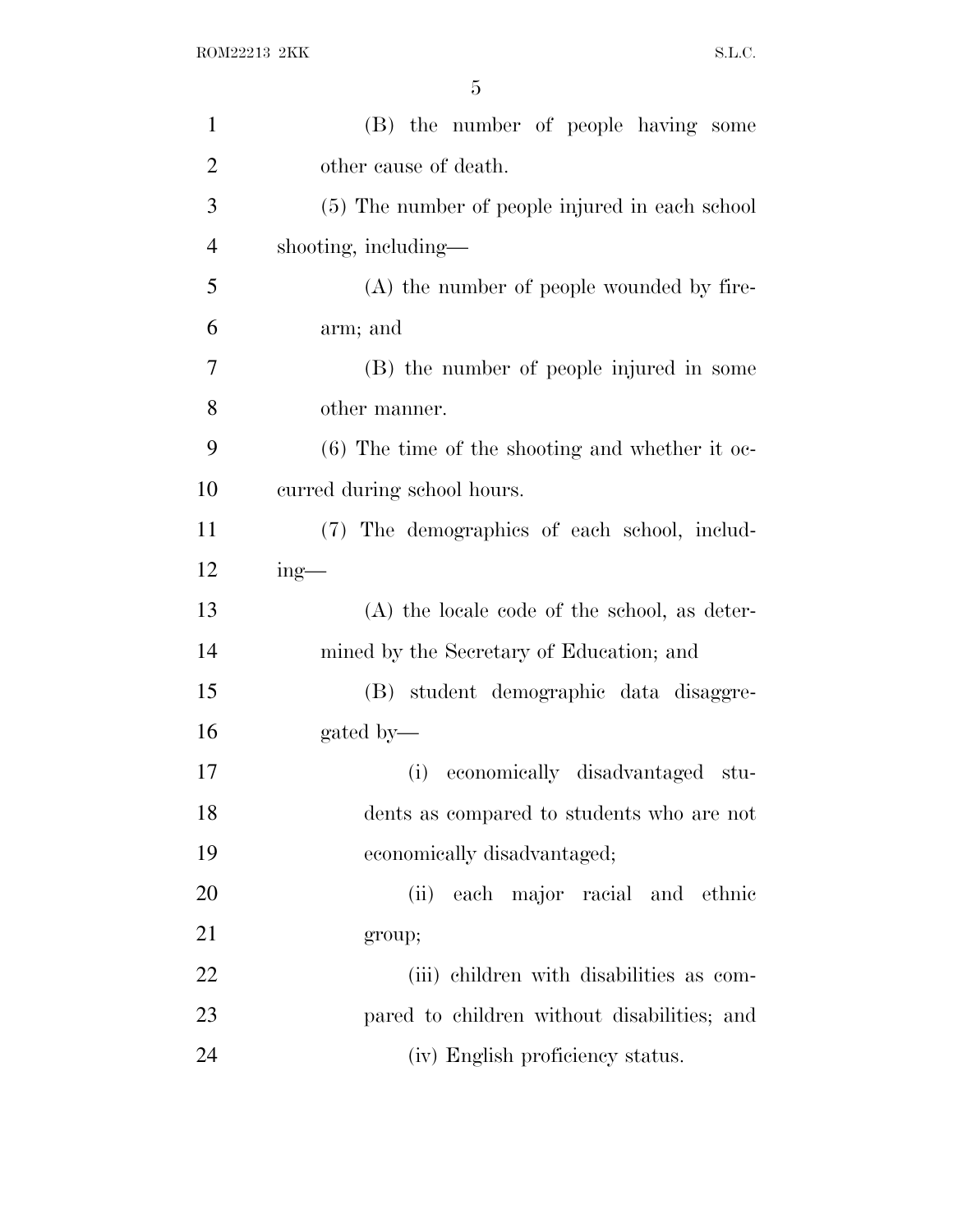| $\mathbf{1}$   | (8) The personal characteristics of each victim       |
|----------------|-------------------------------------------------------|
| $\overline{2}$ | in the shooting, including, at a minimum, the vic-    |
| 3              | $\lim$ 's—                                            |
| $\overline{4}$ | $(A)$ age;                                            |
| 5              | $(B)$ gender;                                         |
| 6              | $(C)$ race;                                           |
| 7              | (D) ethnicity; and                                    |
| 8              | (E) nationality.                                      |
| 9              | (9) The personal characteristics of the shooter,      |
| 10             | including, at a minimum the shooter's—                |
| 11             | $(A)$ age;                                            |
| 12             | $(B)$ gender;                                         |
| 13             | $(C)$ race;                                           |
| 14             | (D) ethnicity;                                        |
| 15             | (E) nationality; and                                  |
| 16             | $(F)$ relationship to the school.                     |
| 17             | (10) The motivation of the shooter, including         |
| 18             | any real or perceived bias based on race, religion,   |
| 19             | ethnicity, nationality, or sex (including sexual ori- |
| 20             | entation or gender identity).                         |
| 21             | (11) How the shooting was stopped, includ-            |
| 22             | $ing$ —                                               |
| 23             | $(A)$ whether the shooter was injured or              |
| 24             | killed, and if so, by whom; and                       |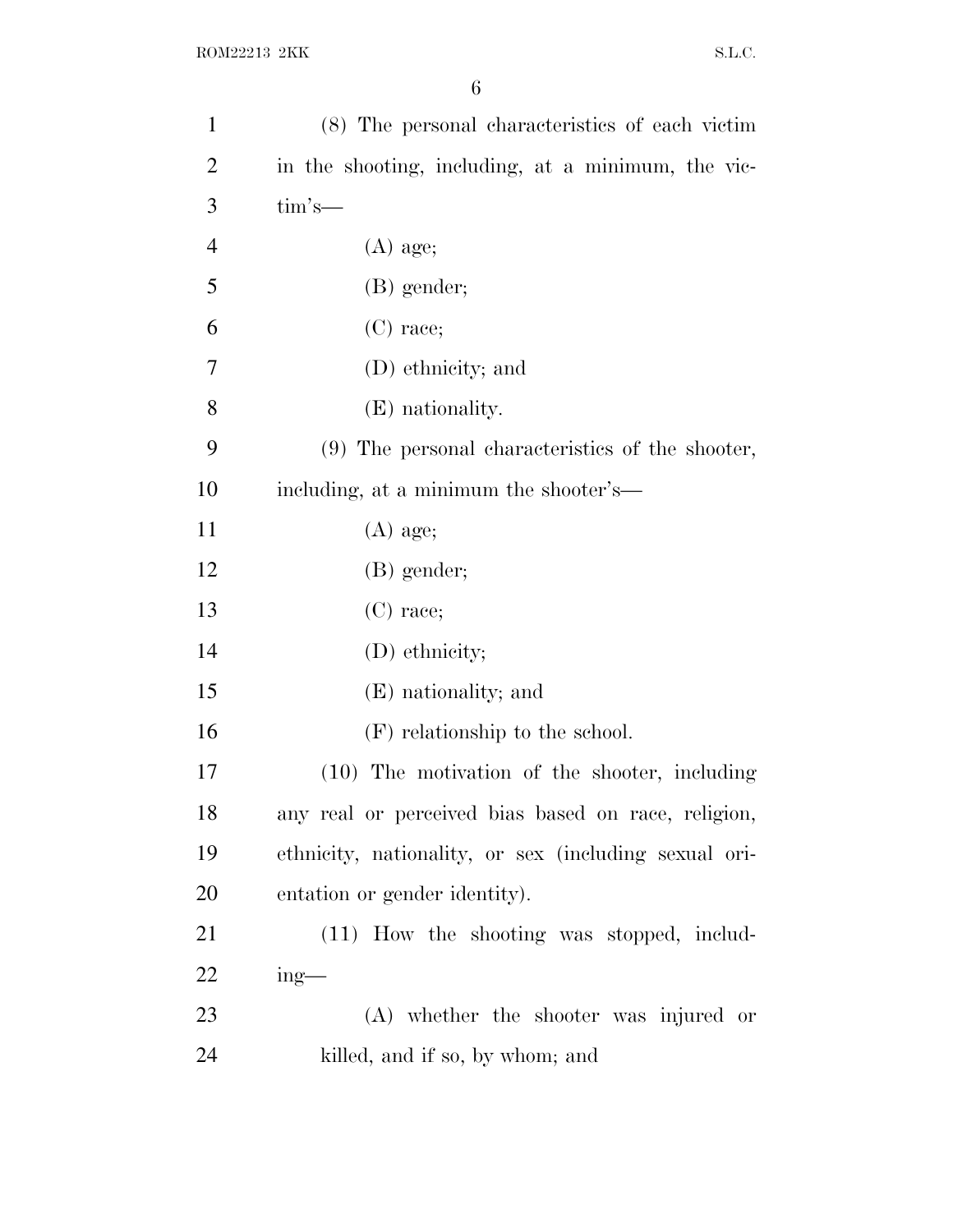| $\mathbf{1}$   | (B) if not, what was the other outcome of          |
|----------------|----------------------------------------------------|
| $\overline{2}$ | the incident (such as escape, arrest, or suicide). |
| 3              | (12) The number and type of firearms and am-       |
| $\overline{4}$ | munition that were used in each shooting, includ-  |
| 5              | $ing$ —                                            |
| 6              | $(A)$ the make and model of the firearm;           |
| 7              | (B) the manufacturer of the firearm;               |
| 8              | (C) the make and model of the ammuni-              |
| 9              | tion;                                              |
| 10             | (D) the manufacturer of the ammunition;            |
| 11             | (E) whether a large capacity ammunition            |
| 12             | feeding device was present at the scene or used    |
| 13             | during the shooting; and                           |
| 14             | $(F)$ the number of rounds of ammunition           |
| 15             | fired by the shooter over the course of the        |
| 16             | shooting.                                          |
| 17             | (13) Where each of the firearms used in each       |
| 18             | shooting was obtained and how, including—          |
| 19             | (A) whether the firearm was registered (if         |
| 20             | required); and                                     |
| 21             | (B) whether the firearm was purchased              |
| 22             | from a licensed gun dealer or an unlicensed        |
| 23             | sale.                                              |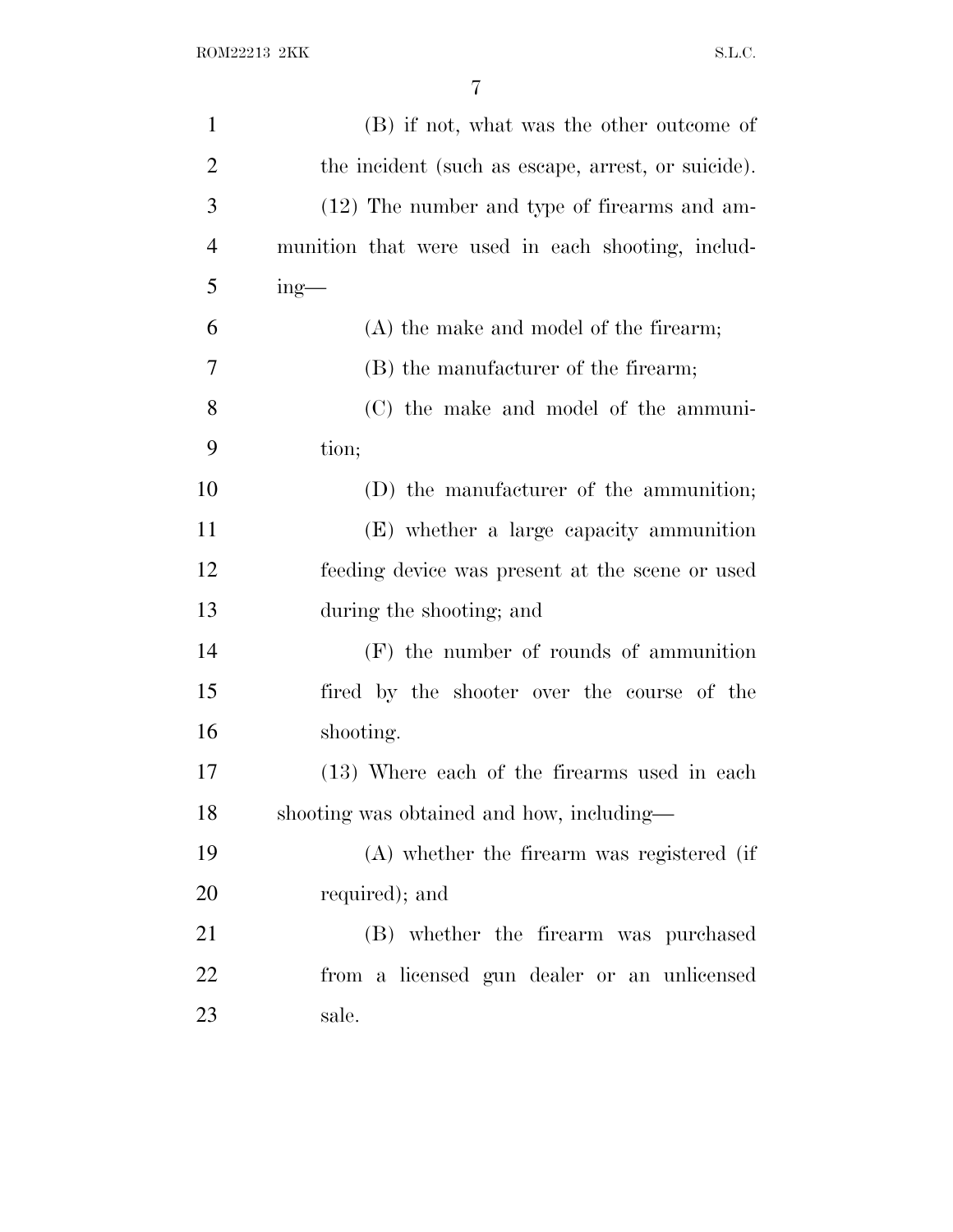(14) If the original purchaser was not the shooter, what was, if any, the original purchaser's relationship to the shooter. (15) If the original purchaser was not the shooter and the firearm was obtained from the shooter's home, the gun storage practices being used in the home, and whether the gun owner was charged with failing to properly secure his or her firearm. (16) Whether the school had one or more teach- ers, as that term is defined in section 8553 of the Elementary and Secondary Education Act of 1965 (20 U.S.C. 7943), who were armed, and if so, whether such armed teacher or teachers stopped the incident by shooting the shooter. (17) How long the shooting lasted (the approxi- mate elapsed time between the first and last shots fired). (18) The response time of law enforcement to the shooting.

 (c) HISTORIC STATISTICS ON SCHOOL SHOOTINGS.— The Secretary of Education shall direct the National Cen-ter for Education Statistics—

 (1) to collect, to the extent practicable, the data required in subsection (b) for shootings that oc-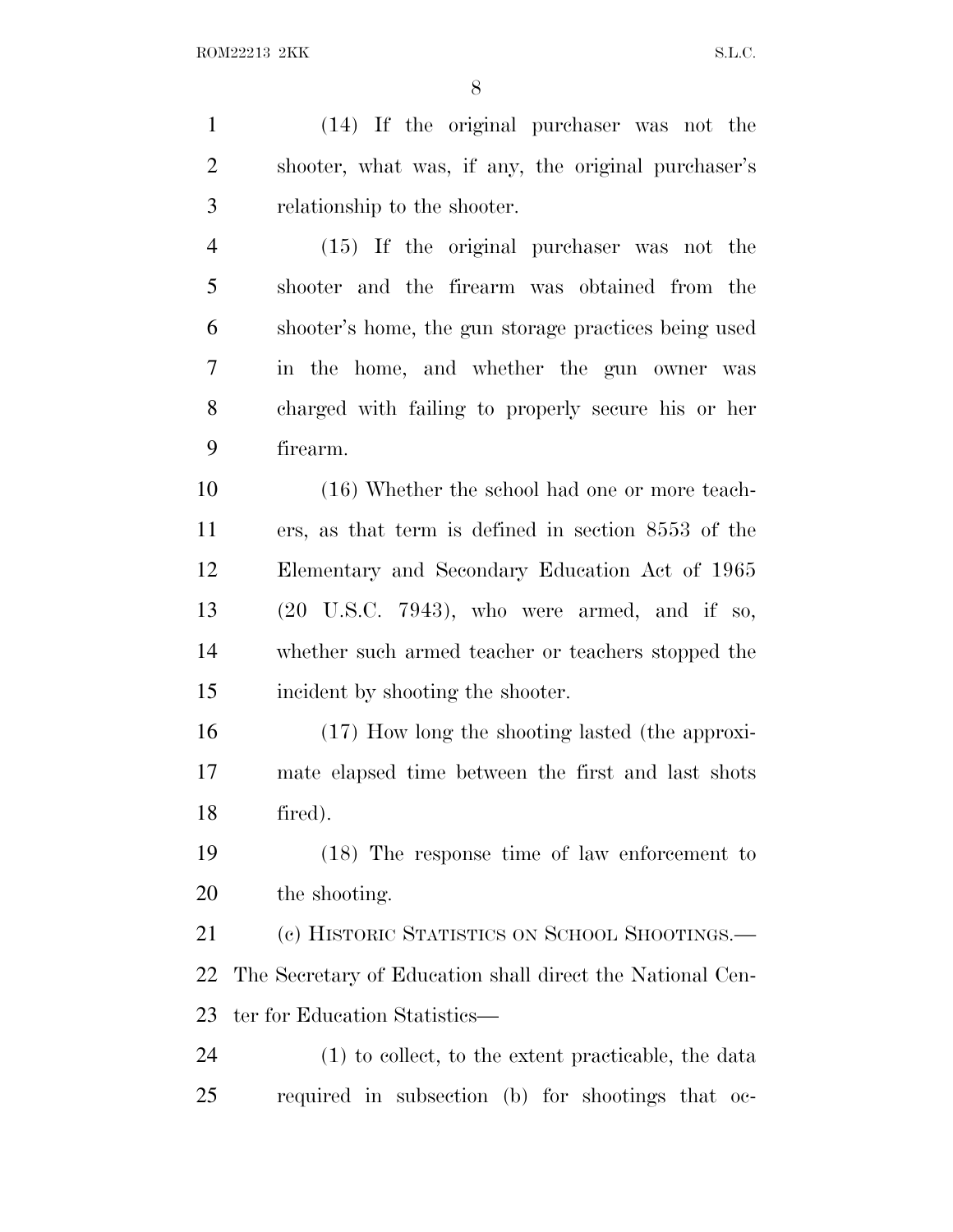curred before the date of the enactment of this Act; and

 (2) to publish such data as revisions to the most applicable annual reports on indicators of school crime and safety issued by the National Cen- ter for Education Statistics before the date of the enactment of this Act.

 (d) SAFETY AND PREVENTION.—In collecting data on school shootings to be compiled in the annual report described in subsection (a), the National Center for Edu- cation Statistics shall collect, at a minimum, information on the existence or absence of the following measures at the time of the shooting at schools where a school shooting occurred in the previous year:

(1) Physical security measures, including—

 (A) building envelopes and interiors de- signed to protect occupants from human threats; and

 (B) other physical security measures de-signed to avert and restrict violence.

 (2) Other types of security measures, including measures designed to preserve open learning envi-ronments that positively influence student behavior.

 (3) A communication plan with local law en-forcement.